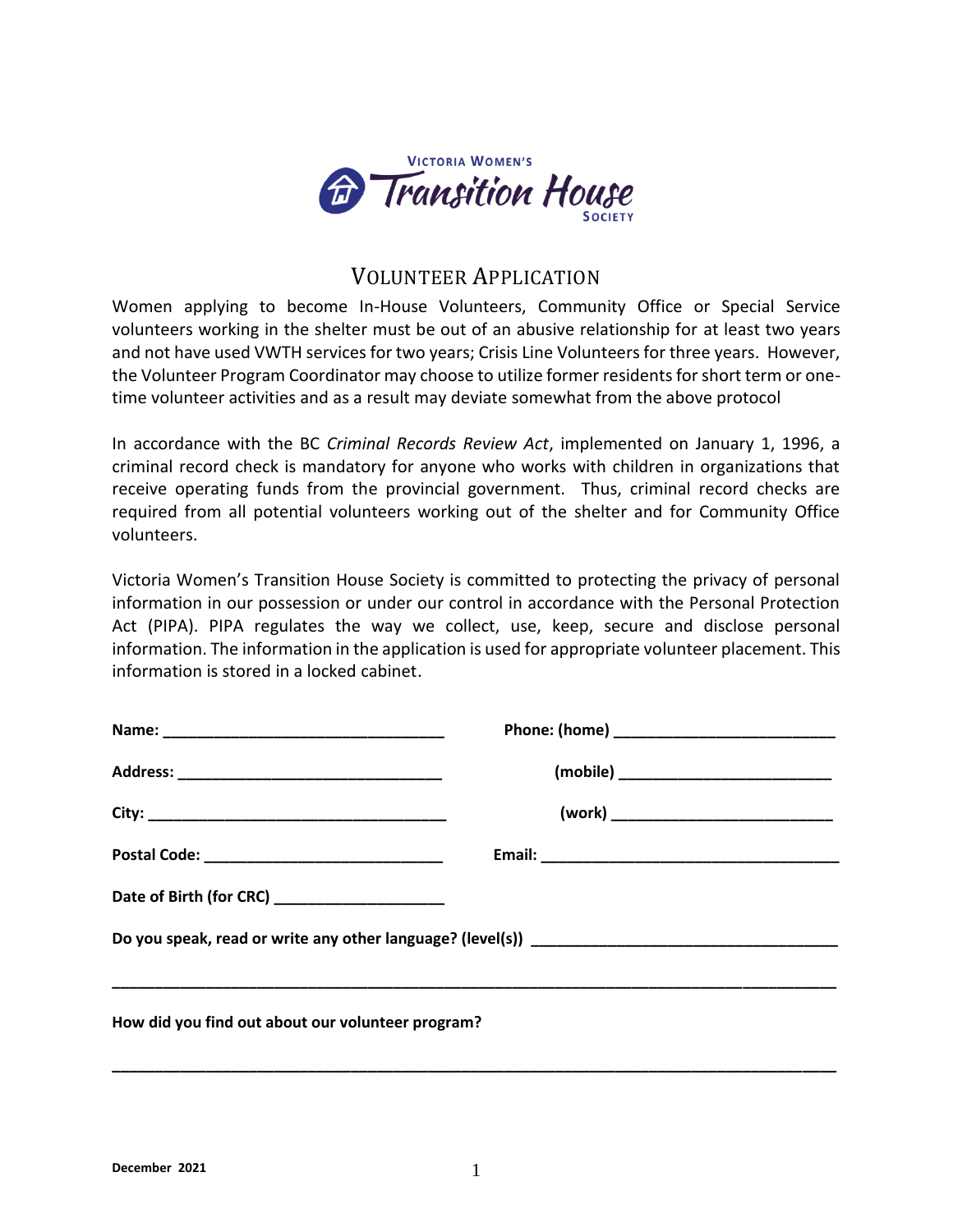| 1. Please describe your understanding of the services and programs offered by Victoria Women's |
|------------------------------------------------------------------------------------------------|
|                                                                                                |
| 2. Why have you chosen to volunteer with VWTH and what do you hope to gain from this           |

**\_\_\_\_\_\_\_\_\_\_\_\_\_\_\_\_\_\_\_\_\_\_\_\_\_\_\_\_\_\_\_\_\_\_\_\_\_\_\_\_\_\_\_\_\_\_\_\_\_\_\_\_\_\_\_\_\_\_\_\_\_\_\_\_\_\_\_\_\_\_\_\_\_\_\_\_\_\_\_\_\_\_\_\_\_**

**\_\_\_\_\_\_\_\_\_\_\_\_\_\_\_\_\_\_\_\_\_\_\_\_\_\_\_\_\_\_\_\_\_\_\_\_\_\_\_\_\_\_\_\_\_\_\_\_\_\_\_\_\_\_\_\_\_\_\_\_\_\_\_\_\_\_\_\_\_\_\_\_\_\_\_\_\_\_\_\_\_\_\_\_\_**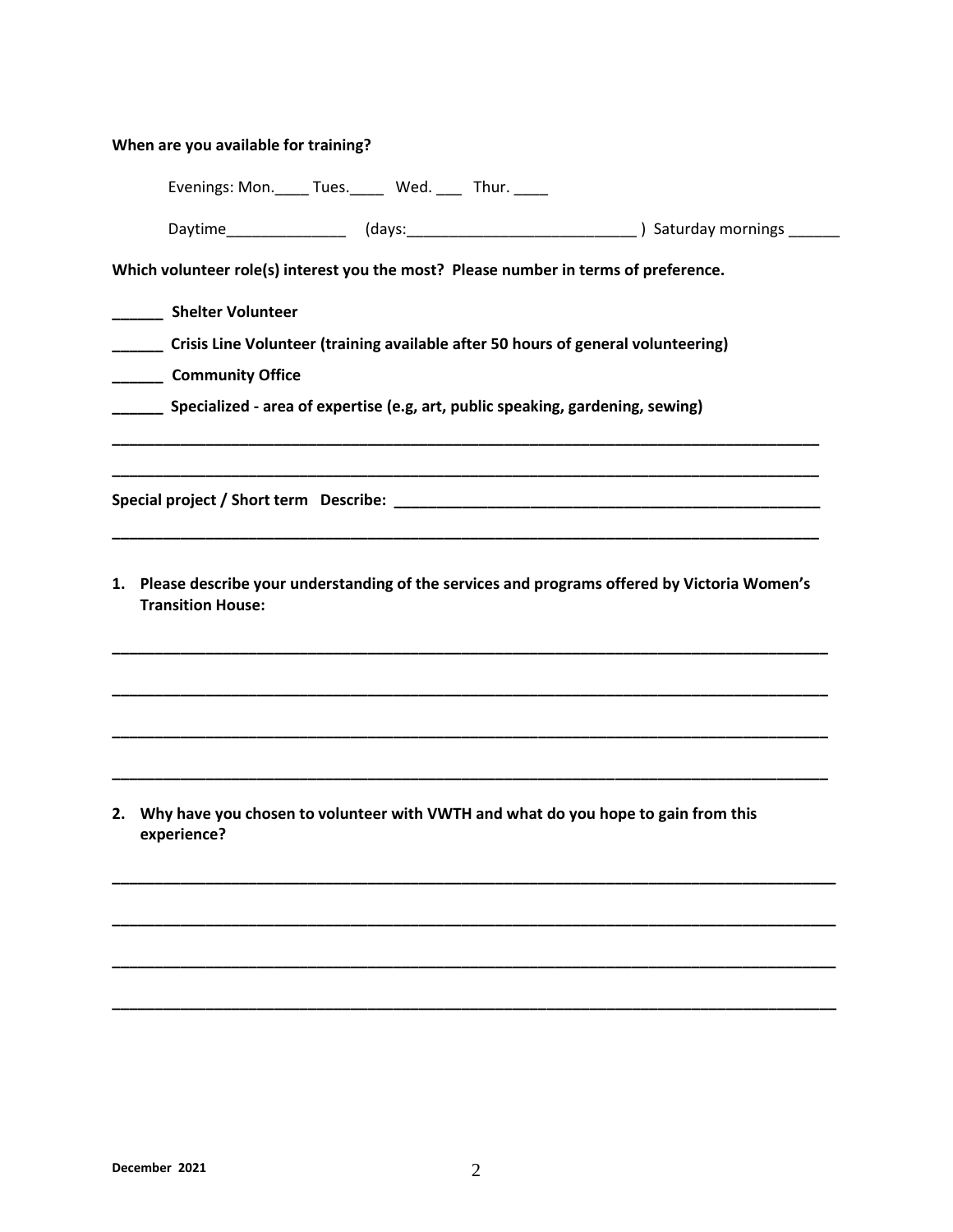- **3. What do you expect will be the most difficult aspect of volunteering at Transition House?**
- **4. What personal skills, training, work and volunteer experience do you have that you feel makes you a suitable candidate for this volunteer role and/or that would benefit Transition House?**

**\_\_\_\_\_\_\_\_\_\_\_\_\_\_\_\_\_\_\_\_\_\_\_\_\_\_\_\_\_\_\_\_\_\_\_\_\_\_\_\_\_\_\_\_\_\_\_\_\_\_\_\_\_\_\_\_\_\_\_\_\_\_\_\_\_\_\_\_\_\_\_\_\_\_\_\_\_\_\_\_\_\_\_\_\_**

**\_\_\_\_\_\_\_\_\_\_\_\_\_\_\_\_\_\_\_\_\_\_\_\_\_\_\_\_\_\_\_\_\_\_\_\_\_\_\_\_\_\_\_\_\_\_\_\_\_\_\_\_\_\_\_\_\_\_\_\_\_\_\_\_\_\_\_\_\_\_\_\_\_\_\_\_\_\_\_\_\_\_\_\_\_**

**\_\_\_\_\_\_\_\_\_\_\_\_\_\_\_\_\_\_\_\_\_\_\_\_\_\_\_\_\_\_\_\_\_\_\_\_\_\_\_\_\_\_\_\_\_\_\_\_\_\_\_\_\_\_\_\_\_\_\_\_\_\_\_\_\_\_\_\_\_\_\_\_\_\_\_\_\_\_\_\_\_\_\_\_\_**

**\_\_\_\_\_\_\_\_\_\_\_\_\_\_\_\_\_\_\_\_\_\_\_\_\_\_\_\_\_\_\_\_\_\_\_\_\_\_\_\_\_\_\_\_\_\_\_\_\_\_\_\_\_\_\_\_\_\_\_\_\_\_\_\_\_\_\_\_\_\_\_\_\_\_\_\_\_\_\_\_\_\_\_\_\_**

**\_\_\_\_\_\_\_\_\_\_\_\_\_\_\_\_\_\_\_\_\_\_\_\_\_\_\_\_\_\_\_\_\_\_\_\_\_\_\_\_\_\_\_\_\_\_\_\_\_\_\_\_\_\_\_\_\_\_\_\_\_\_\_\_\_\_\_\_\_\_\_\_\_\_\_\_\_\_\_\_\_\_\_\_\_**

**5. If you are selected for the training, are you able to make the time commitment?** (Missing any of the sessions or not successfully completing the required assignments may make you ineligible to become a Volunteer).

**\_\_\_\_\_\_\_\_\_\_\_\_\_\_\_\_\_\_\_\_\_\_\_\_\_\_\_\_\_\_\_\_\_\_\_\_\_\_\_\_\_\_\_\_\_\_\_\_\_\_\_\_\_\_\_\_\_\_\_\_\_\_\_\_\_\_\_\_\_\_\_\_\_\_\_\_\_\_\_\_\_\_\_\_\_**

**6. Upon successful completion of the training for in-house and crisis line volunteers, a commitment of one weekly shift is requested. As well, you will be asked to attend debriefing and advanced training. In total, we request you complete 100 hours for Shelter, Community Office, special volunteering including events/workshops etc.. After 50 hours you are eligible to apply for Crisis Line Training (optional). How will you fit this commitment into your life?**

**\_\_\_\_\_\_\_\_\_\_\_\_\_\_\_\_\_\_\_\_\_\_\_\_\_\_\_\_\_\_\_\_\_\_\_\_\_\_\_\_\_\_\_\_\_\_\_\_\_\_\_\_\_\_\_\_\_\_\_\_\_\_\_\_\_\_\_\_\_\_\_\_\_\_\_\_\_\_\_\_\_\_\_\_\_**

**\_\_\_\_\_\_\_\_\_\_\_\_\_\_\_\_\_\_\_\_\_\_\_\_\_\_\_\_\_\_\_\_\_\_\_\_\_\_\_\_\_\_\_\_\_\_\_\_\_\_\_\_\_\_\_\_\_\_\_\_\_\_\_\_\_\_\_\_\_\_\_\_\_\_\_\_\_\_\_\_\_\_\_\_\_**

**7. If you were unable to attend the next training session, would you like to be considered for future training sessions?** 

**\_\_\_\_\_\_\_\_\_\_\_\_\_\_\_\_\_\_\_\_\_\_\_\_\_\_\_\_\_\_\_\_\_\_\_\_\_\_\_\_\_\_\_\_\_\_\_\_\_\_\_\_\_\_\_\_\_\_\_\_\_\_\_\_\_\_\_\_\_\_\_\_\_\_\_\_\_\_\_\_\_\_\_\_\_**

- **8. Please indicate any medical conditions we should be aware of e.g. challenges in accessibility, disability, allergies, etc.**
- **9. Please provide us with the names of two individuals who would provide a personal, work or volunteering reference for you. They should be someone not related to you.**